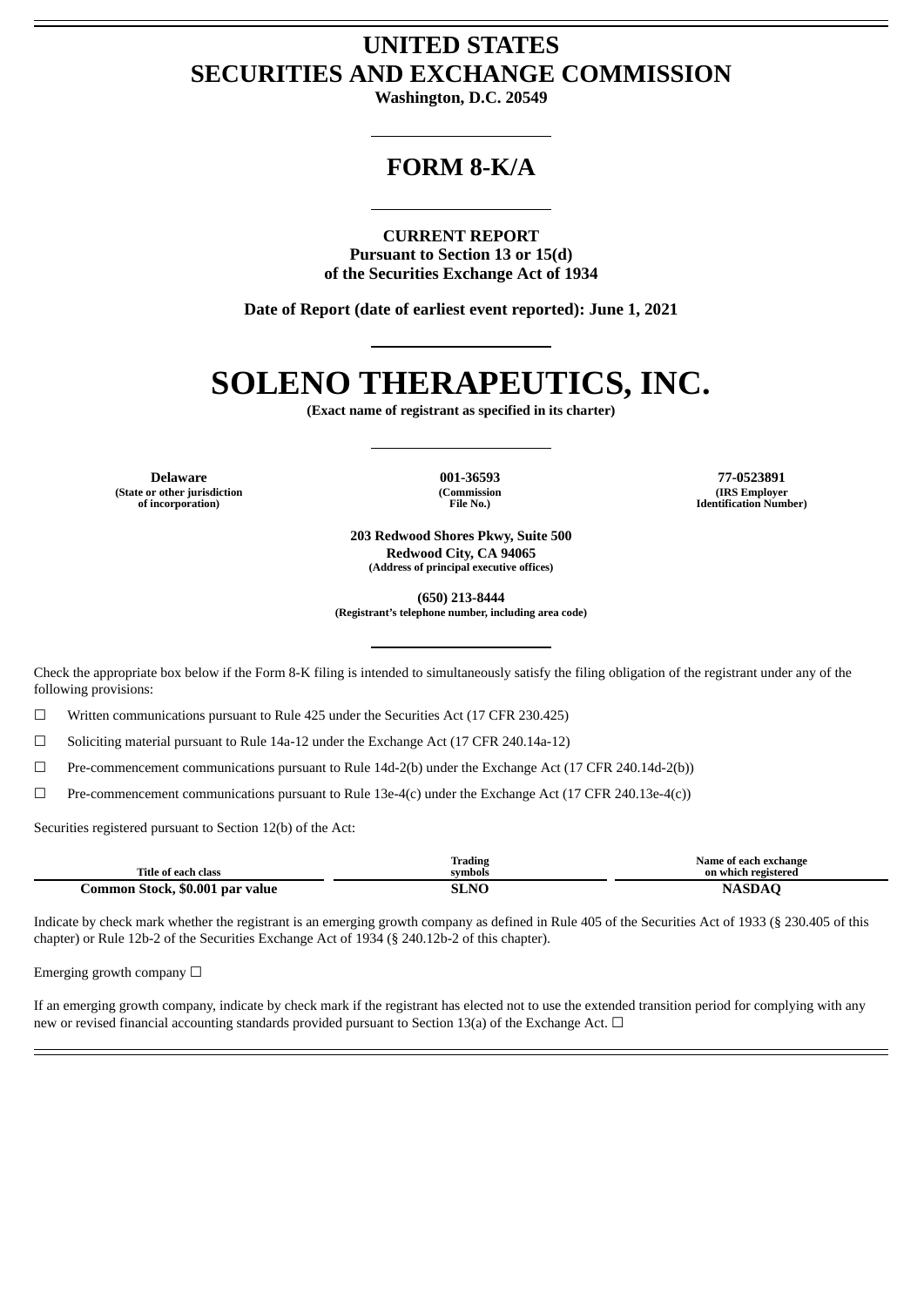#### **Explanatory Note**

This Current Report on Form 8-K/A (the "Amendment") is being filed as an amendment to the Current Report on Form 8-K filed by Soleno Therapeutics, Inc. (the "Company") on June 3, 2021 (the "Original Report"). The Original Report was filed with the Securities and Exchange Commission to report the results of the matters submitted to a vote by the Company's stockholders at the Company's 2021 Annual Meeting of Stockholders held on June 1, 2021 (the "2021 Annual Meeting"). The sole purpose of this Amendment is to disclose, in accordance with Item 5.07(d) of Form 8-K, the Company's decision as to how frequently the Company will conduct future stockholder advisory votes regarding named executive compensation.

#### **Item 5.07 Submission of Matters to a Vote of Security Holders**

As previously reported in the Original Report, in a non-binding advisory vote on the frequency of holding non-binding stockholder advisory votes on the compensation of the Company's named executive officers held at the 2021 Annual Meeting, 23,303,391 shares voted for one year, 164,959 shares voted for two years, 22,807,101 shares voted for three years, 169,906 shares abstained and there were 16,409,685 broker non-votes.

The Company's Board of Directors (the "Board") has considered the outcome of this non-binding advisory vote, including the small majority of the votes of the Company's stockholders that were cast at the 2021 Annual Meeting in favor of holding an annual non-binding advisory vote on executive compensation; however, more than 49.1% of the votes cast on the "say on pay frequency" proposal voted in favor of holding the "say on pay" vote every three years. The Board has accepted the stockholders' non-binding advisory vote on the one-year frequency of say-on-pay votes and will place a non-binding advisory vote on the Company's executive compensation on the agenda for the 2022 annual stockholders meeting.

Notwithstanding the forgoing, the Board expects to again place the frequency of such non-binding say-on-pay votes on the agenda for the 2022 Annual Meeting of Stockholders. The Board considered the advantage of a longer term perspective that a triennial vote would bring, in light of the significant equity component of the Company's compensation program with vesting over three or more years, the value of which is directly linked to share performance. In addition, a vote every three years provides a longer term compensation history and business performance track record against which to measure management's strategic long-term business decisions and more frequent votes may focus undue attention on the particular year being reported as opposed to the longer term focus the Company is seeking to achieve through its compensation policies. The strong support for the Company's compensation program evidenced by the stockholders' 2021 non-binding advisory say on pay vote on compensation in which approximately 79.4% of the shares voting on the proposal approved the executive compensation reflected in the Company's 2021 proxy statement.